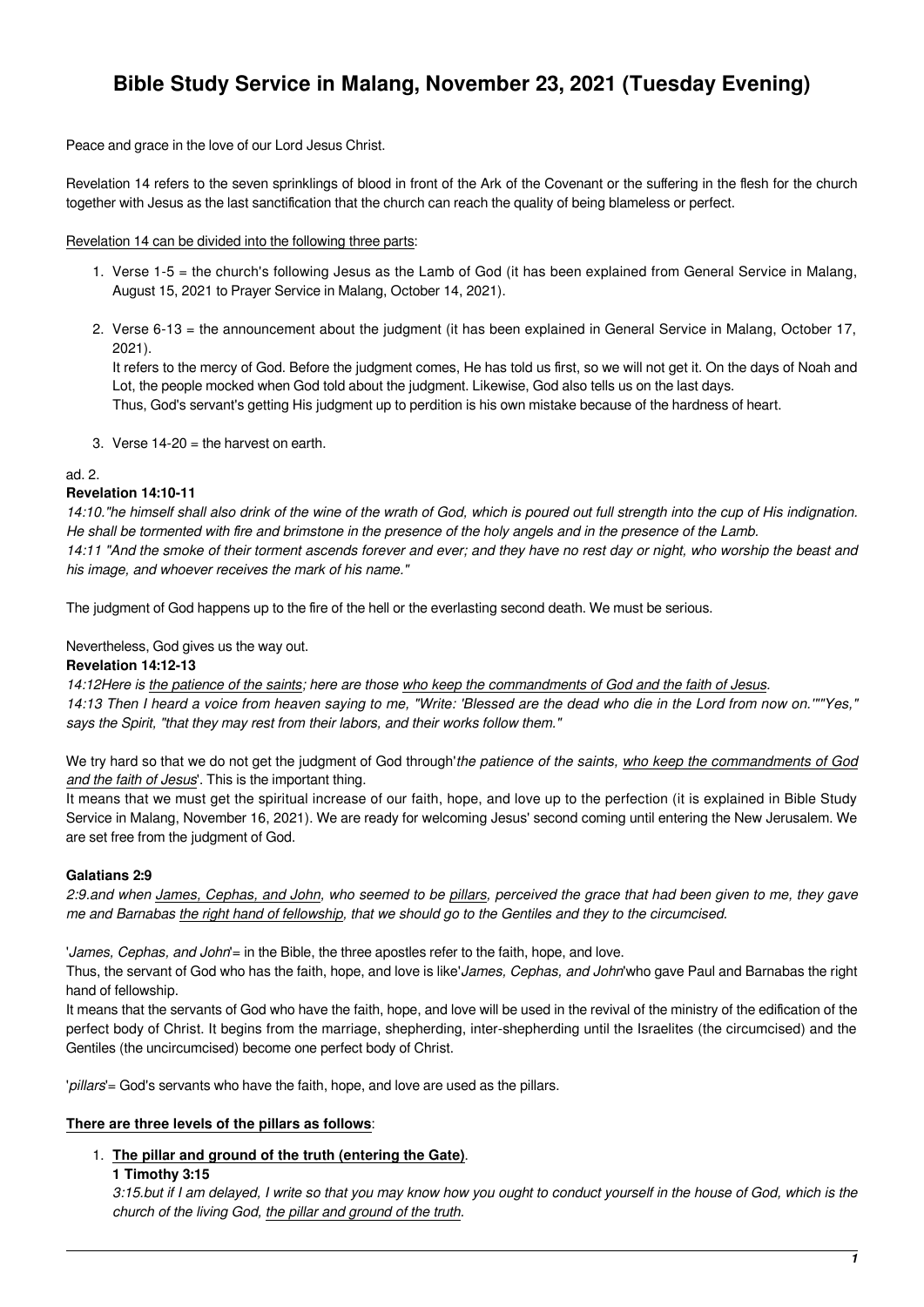# **Ephesians 2:19-21**

2:19.Now, therefore, you are no longer strangers and foreigners, but fellow citizens with the saints and members of the household of God,

2:20 having been built on the foundation of the apostles and prophets, Jesus Christ Himself being the chief cornerstone, 2:21 in whom the whole building, being joined together, grows into a holy temple in the Lord,

There are two kinds of the foundation of the edification of the perfect body of Christ as follows:

## o Jesus as the chief cornerstone.

## **1 Peter 2:6-7**

2:6.Therefore it is also contained in the Scripture, "Behold, I lay in Zion A chief cornerstone, elect, precious, And he who believes on Him will by no means be put to shame."

2:7 Therefore, to you who believe, He is precious; but to those who are disobedient, "The stone which the builders rejectedHas become the chief cornerstone,"

The chief cornerstone is the precious beautiful stone which is rejected by the builders. It refers to Christ who is crucified as the propitiation for the sinful despicable men.

The proof of having the foundation of the sacrifice of Christ is making peace with God and others through confessing and forgiving one another.

As a result, the blood of Jesus washes away all of our sins, so we can get the remission of sin and we do not commit sin anymore or we repent and live in righteousness.

It is the foundation of the edification of Christ's body.

Repenting and living in righteousness, we will get peace, so all things become easy and light. We will not be embarrassed, but glorified --'he who believes on Him will by no means be put to shame'.

Keeping sin and blaming at others, one will be brittle and destroyed. He is embarrassed and destroyed, so he cannot be used in the edification of the perfect body of Christ.

Keep the peaceful heart! If we live in righteousness, we will get the peace for sure.

## The prophets and apostles.

The prophets refer to the Old Testament. The apostles refer to the New Testament. Both of them refer to the Bible or the true teaching Word. It is also the rock of the chief cornerstone.

## **2 Samuel 22:31-32**

22:31.As for God, His way is perfect; The word of the LORD is proven; He is a shield to all who trust in Him. 22:32 "For who is God, except the LORD? And who is a rock, except our God?

The true teaching Word sanctifies us from sins up to the peak, so we can live in holiness.

Thus, the foundation of the edification of the perfect body of Christ is the sacrifice of Christ and the true teaching Word.

The proof of having the foundation of Christ's sacrifice and the true teaching Word is as follows:

- We become the holy and peaceful life, so we can see God. We become the house of prayer.
- Being holy. We say'yes'if'yes'and'no'if'no'.

#### **Matthew 5:37**

5:37"But let your 'Yes' be 'Yes,' and your 'No,' 'No.' For whatever is more than these is from the evil one.

We become the house of prayer.

## **Proverbs 15:8**

15:8.The sacrifice of the wicked is an abomination to the LORD, But the prayer of the upright is His delight.

If the husband and wife have the same foundation, they will be the house of prayer or have one heart and the prayer is answered by God. The miracles happen for sure and we get the heavenly joy.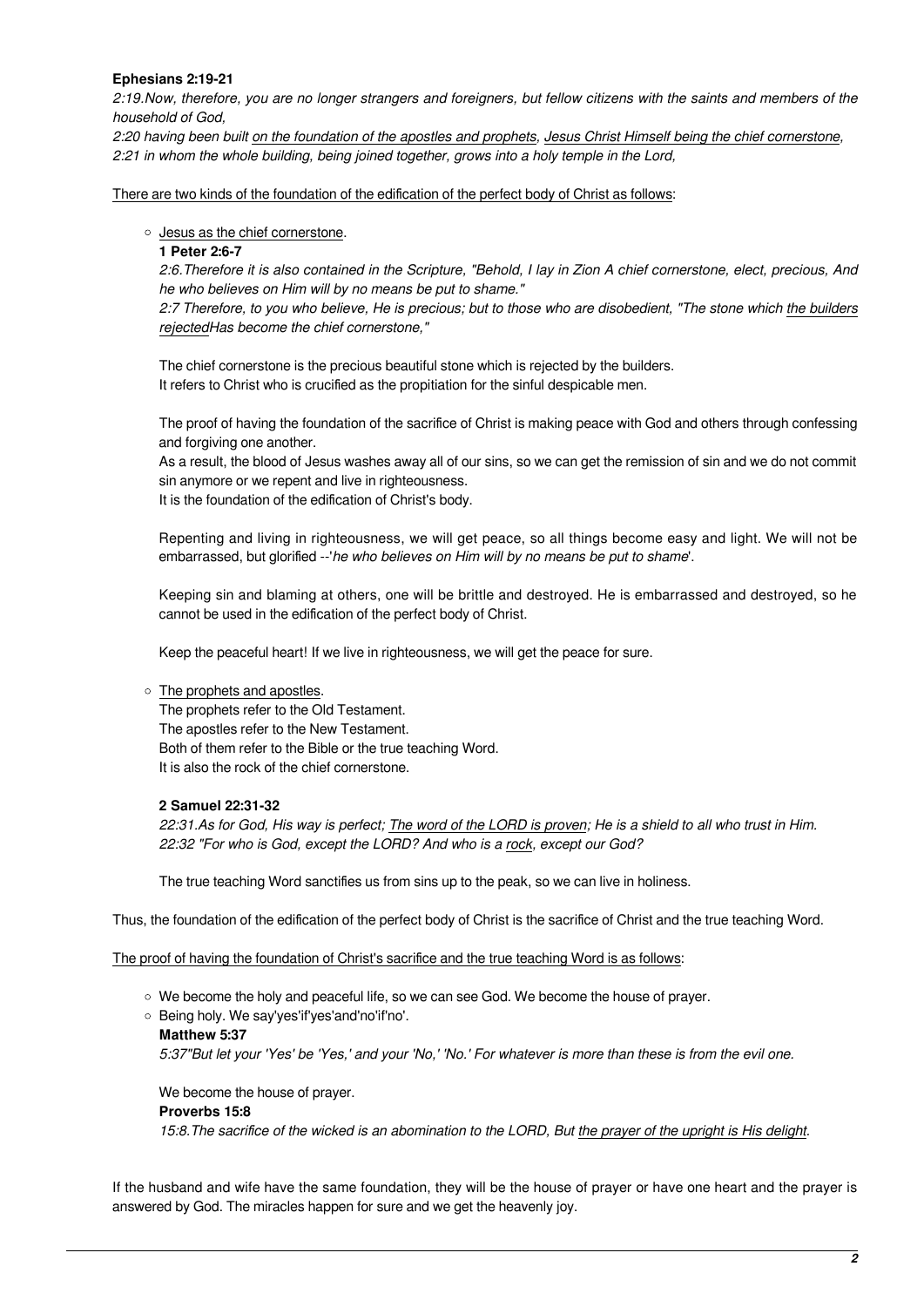## **Matthew 18:19**

18:19."Again I say to you that if two of you agreeon earth concerning anything that they ask, it will be done for them by My Father in heaven.

'two of you'= husband and wife. 'agree to ask'= one heart.

In the shepherding, having the same foundation, we will get the bigger miracle and joy. It continues to the last miracle, namely we are changed to be the same as Jesus and we get the joy on the glorious clouds.

# 2. **The pillars in the fellowship of the body of Christ**.

#### **Galatians 2:9**

2:9.and when James, Cephas, and John, who seemed to be pillars, perceived the grace that had been given to me, they gave me and Barnabas the right hand of fellowship, that we should go to the Gentiles and they to the circumcised.

There are five people, namely James, Cephas, John, Paul, and Barnabas. They refer to the five pillars of the Door of the Tabernacle or the people who get the infilling of Holy Spirit.

The number five also refers to our own life with our five senses. The five senses must be controlled by Holy Spirit, or else they will be the entrance of sins up to the peak.

## **Acts 2:2-13**

2:2.And suddenly there came a sound from heaven, as of a rushing mighty wind, and it filled the whole house where they were sitting.

2:3 Then there appeared to them divided tongues, as of fire, and one sat upon each of them.

2:4 And they were all filled with the Holy Spirit and began to speak with other tongues, as the Spirit gave them utterance.

2:5 And there were dwelling in Jerusalem Jews, devout men, from every nation under heaven.

2:6 And when this sound occurred, the multitude came together, and were confused, because everyone heard them speak in his own language.

2:7 Then they were all amazed and marveled, saying to one another, "Look, are not all these who speak Galileans? 2:8 "And how is it that we hear, each in our own language in which we were born?

2:9 "Parthians and Medes and Elamites, those dwelling in Mesopotamia, Judea and Cappadocia, Pontus and Asia,

2:10 "Phrygia and Pamphylia, Egypt and the parts of Libya adjoining Cyrene, visitors from Rome, both Jews and proselytes,

2:11 "Cretans and Arabs--we hear them speaking in our own tongues the wonderful works of God."

2:12 So they were all amazed and perplexed, saying to one another, "Whatever could this mean?"

2:13 Others mocking said, "They are full of new wine."

Verse  $2 =$  the sound to hear. It refers to the ear.

Verse  $3 =$  the divided tongues, as of fire. It refers to the eye.

Verse  $4 = \text{speaking or the mouth.}$ 

Verse 6-11 = worshiping in the tongues or Spirit. It refers to the nose.

Verse  $12-13$  = the feelings or skin.

The edification of the body of Christ is the same as the one of the Tabernacle. It needs **five main materials**. **Exodus 25:3-7**

25:3."And this is the offering which you shall take from them: gold, silver, and bronze;

25:4 "blue, purple, and scarlet thread, fine linen, and goats'hair;

25:5 "ram skins dyed red, badger skins, and acacia wood;

25:6 "oil for the light, and spices for the anointing oil and for the sweet incense;

25:7 "onyx stones, and stones to be set in the ephod and in the breastplate.

- o 'gold, silver, and bronze'= the metal for the framework of the Tabernacle. The framework refers to the firm foundation or confession of faith, so we will never deny God. It refers to the mouth. The mouth which has been anointed by Holy Spirit is offered for the edification of the perfect body of Christ.
- $\circ$  Verse 4-5 = the material of plants. It refers to the nose which smells the spices more or worshiping God.
- $\circ$  The skin of animal is taken. It refers to the skin for touching.
- $\circ$  'onyx stones, and stones' = stones. The jewelry is on the ears which are obedient. **Proverbs 25:12**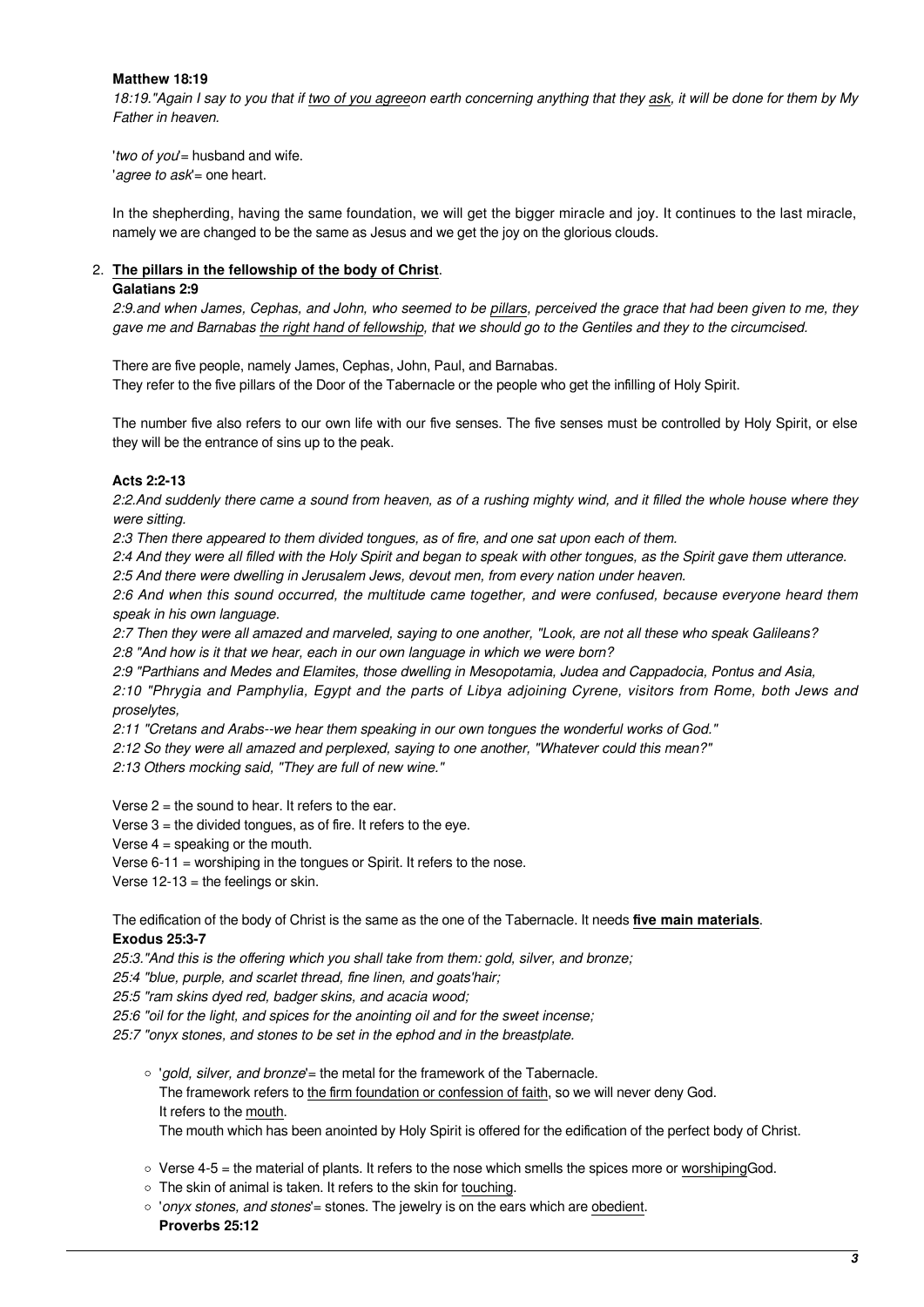25:12.Like an earring of gold and an ornament of fine gold Is a wise rebuker to an obedient ear.

○ The Tabernacle has the colors which come from the pressed shell. The colors are for being seen. It refers to the eyes.

The five senses must be controlled by Holy Spirit, so we can be used in the edification of the perfect body of Christ. Thus, the edification of the perfect body of Christ starts from offering the five senses to God.

## **Ephesians 4:15-16**

4:15.but, speaking the truth in love, may grow up in all things into Him who is the head--Christ-- 4:16 from whom the whole body, joined and knit together by what every joint supplies, according to the effective working by which every part does its share, causes growth of the body for the edifying of itself in love.

The five senses are on the head.

It means that all of our offerings must aim at Jesus as the Head, not to men, so the edification of the perfect body of Christ can happen.

The five senses refer to the mind and feelings of human.

Thus, offering the five senses is the same as giving the mind and feelings to God, so we get the mind and feelings of Jesus in our life.

The peak is being obedient until the flesh does not speak anymore.

## **Philippians 2:5-8**

2:5.Let this mind be in you which was also in Christ Jesus,

2:6 who, being in the form of God, did not consider it robbery to be equal with God,

2:7 but made Himself of no reputation, taking the form of a bondservant, and coming in the likeness of men.

2:8 And being found in appearance as a man, He humbled Himself and became obedient to the point of death, even the death of the cross.

Thus, one who is anointed by Holy Spirit only says'Abba, Father!'

## **Romans 8: 15**

8:15.For you did not receive the spirit of bondage again to fear, but you received the Spirit of adoption by whomwe cry out, "Abba, Father."

If we are obedient, we can get the power of the name of Jesus.

## The results are as follows:

We get the power of Jesus' name to defeat the trinity of Satan.

#### **Philippians 2:9-10**

2:9.Therefore God also has highly exalted Him and given Him the name which is above every name, 2:10 that at the name of Jesus every knee should bow, of those in heaven<sup>(Satan)</sup>, and of those on earth<sup>(false prophets)</sup>, and of those under the earth<sup>(the Antichrist)</sup>,

Satan is the source of sins up to the peak. We can be victorious with the name of Jesus, so we can live in righteousness and holiness.

This is the pillar in the fellowship

Satan is the source of failure. By the name of Jesus, we can be successful and beautiful in time of need.

○ Opening the door of heaven. It means that the doors in the world are also opened. **Matthew 7:21**

7:21."Not everyone who says to Me, 'Lord, Lord,' shall enter the kingdom of heaven, but he who does the will of My Fatherin heaven.

We are saved up to the eternal life in heaven.

3. **The pillars in the New Jerusalem**. **Revelation 3:12**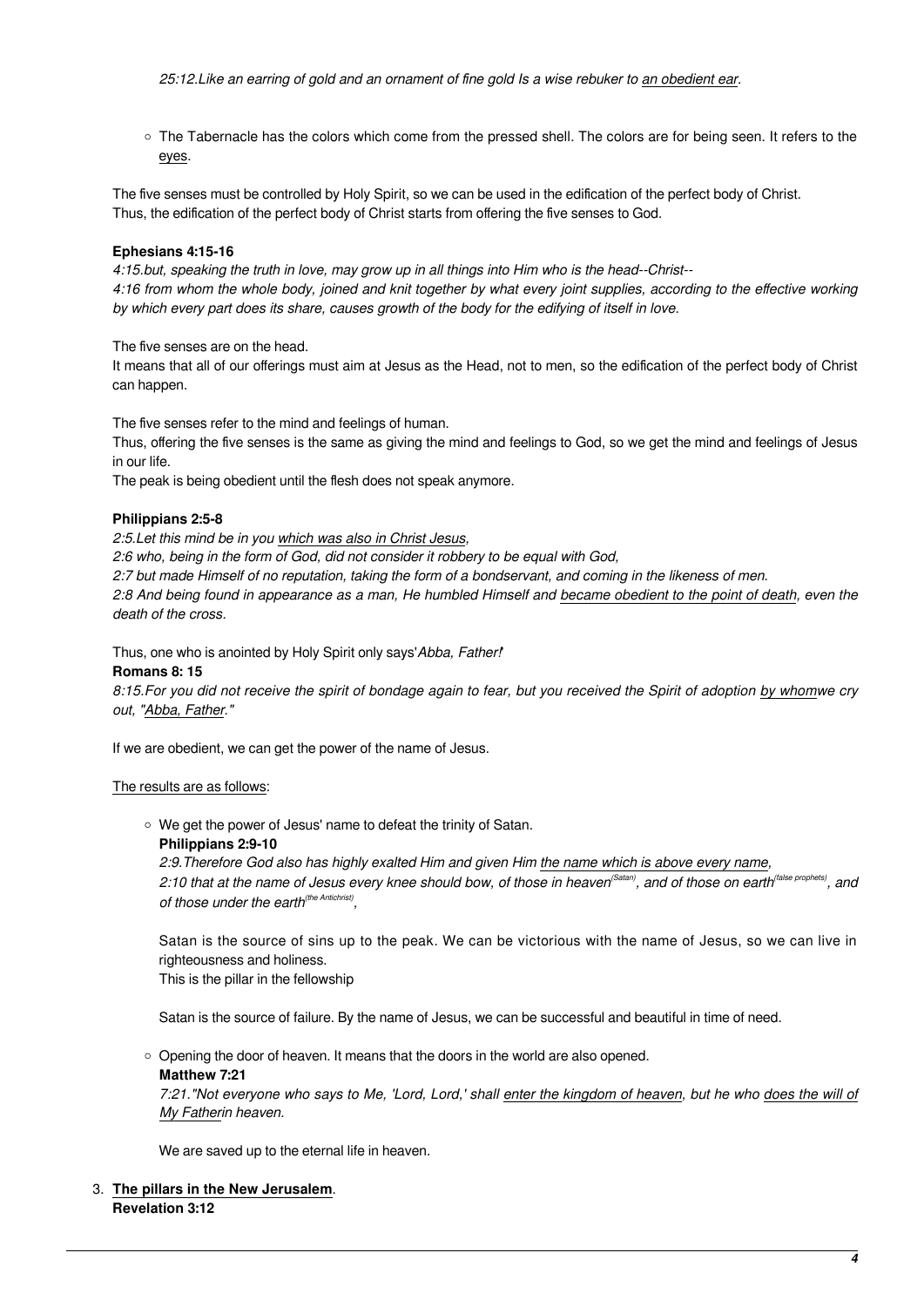3:12."He who overcomes, I will make him a pillar in the temple of My God, and he shall go out no more. And I will write on him the name of My God and the name of the city of My God, the New Jerusalem, which comes down out of heaven from My God. And I will write on him My new name.

It refers to the Most Holy Place.

The two times seven sprinklings of blood are in the Most Holy Place.

# **2 Corinthians 4:16-17**

4:16.Therefore we do not lose heart. Even though our outward man is perishing, yet the inward man is being renewed day by day.

4:17 For our light affliction, which is but for a moment, is working for us a far more exceeding and eternal weight of glory,

There are two great signs in the Most Holy Place as follows:

- The sprinklings of blood.
- o Shekinah glory.

We must get the following things so that we can be the pillars in the New Jerusalem:

- The seven sprinklings of blood in front of the Ark of the Covenant. It means that we must willingly suffer in the flesh because of Jesus.
- o The renewal from the fleshly men to the spiritual ones like Jesus is.

The renewal starts from losing heart or the hardness of heart to the strong and courageous heart or the meek one--'not losing heart'.

It means as follows:

- $\circ$  Neither being disappointed nor hopeless as well as not leaving God regardless of anything that we face.
- o Not committing sin, but keeping on living in righteousness and holiness.
- $\circ$  Keeping faithful and fervent in spirit in the service and ministry to God.
- $\circ$  Keeping on believing and hoping in God as well as worshiping Him and only stretching out the hands to Him.

God lets the storm of the sea of the world happen in our life to make us strong and of good courage.

## **Acts 27:18-20**

27:18.And because we were exceedingly tempest-tossed, the next day they lightened the ship.

27:19 On the third day we threw the ship's tackle overboard with our own hands.

27:20 Now when neither sun nor stars appeared for many days, and no small tempest beat on us, all hope that we would be saved was finally given up.

On the last days, we face the storm in the sea of the world in all aspects, namely the problems, false teachings, sins, threats, up to murders which are impossible to finish with all things in the world.

Satan attacks us with the storm of death to make the boat of our life drown in the sea of the world. It begins from being disappointed until leaving God and drowning in the sea of fire and brimstone.

Nevertheless, God lets us face the storm of the sea of the world to make us strong and of good courage, not to drown us. How is the way?

o We must hear and obey the voice of the angel or the shepherding Word.

#### **Acts 27:22-24**

27:22."And now I urge you to take heart, for there will be no loss of life among you, but only of the ship. 27:23 "For there stood by me this night an angel of the Godto whom I belong and whom I serve, 27:24 "saying, 'Do not be afraid, Paul; you must be brought before Caesar; and indeed God has granted you all those who sail with you.'

If there is one who is strong and of good courage, the whole family can be saved. Such thing also happens in the shepherding.

The shepherding Word refers to the repeated teaching Word to make us not fall.